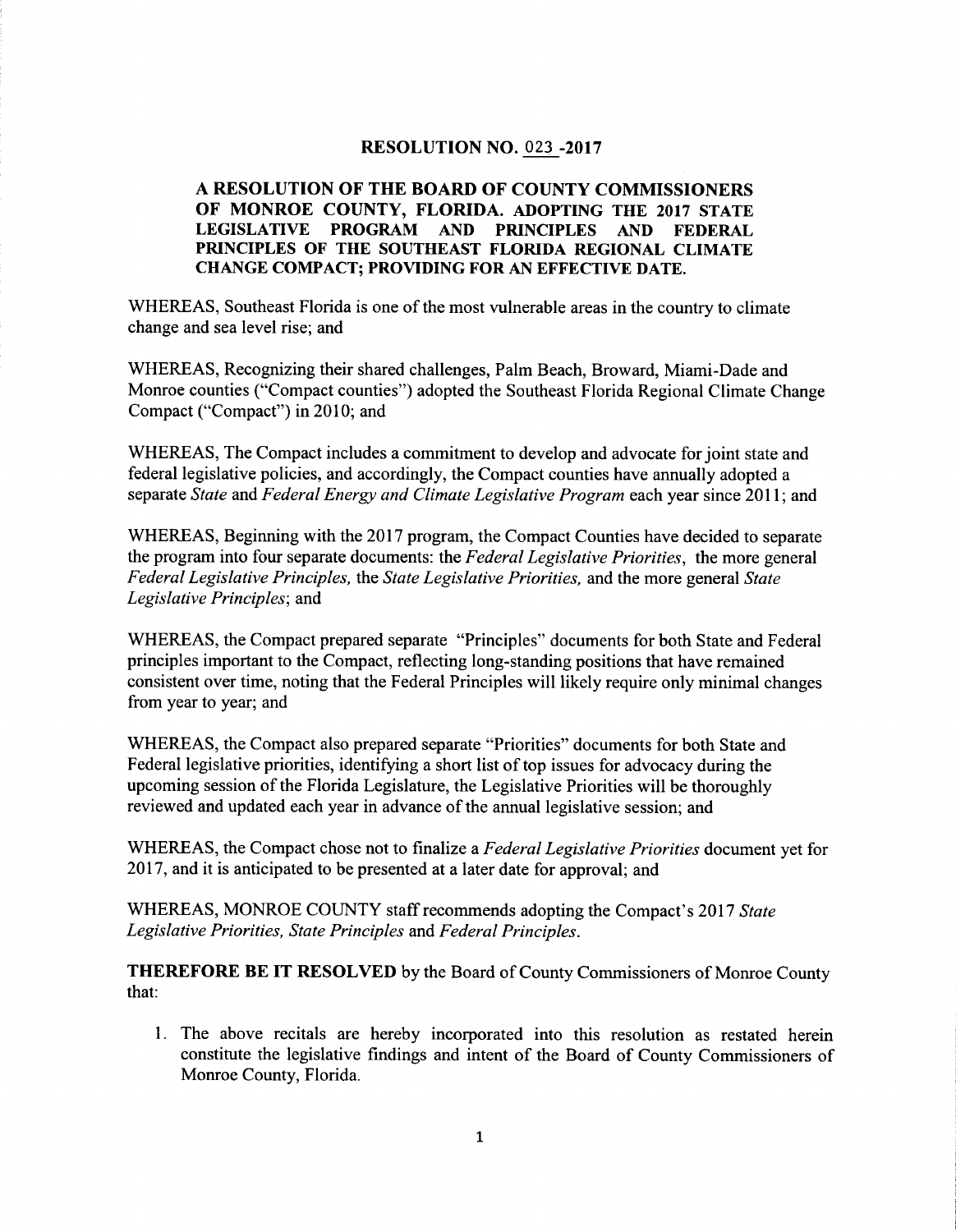- 2. The Board of County Commissioners hereby approves the *SE FL Regional Climate* The Board of County Commissioners hereby approves<br>Change Compact's 2017 legislative agenda, as follows:<br>a) State Legislative Priorities – attached as
	- a State Legislative Priorities attached as Exhibit A<br>b) State Legislative Principles attached as Exhibit B
	- State Legislative Principles attached as Exhibit B
	- c) Federal Legislative Principles attached as Exhibit C
- 3. This resolution shall take effect immediately upon adoption.

PASSED AND ADOPTED by the Board of County Commissioners of Monroe County Florida, at a regular meeting of said Board held on the 18<sup>th</sup> day of January, 2017.



| <b>Mayor George Neugent</b>            | Yes |
|----------------------------------------|-----|
| <b>Mayor Pro Tem David Rice</b>        | Yes |
| <b>Commissioner Heather Carruthers</b> | Yes |
| <b>Commissioner Danny L. Kolhage</b>   | Yes |
| <b>Commissioner Sylvia Murphy</b>      | Yes |
|                                        |     |

N MADOK, CLERK BOARD OF COUNTY COMMISSIONERS OF MONROE COUNTY, FLORIDA

 $By \frac{Gumbel}{\text{Henceal}}$  By

Deputy Clerk Mayor

George K. Deugent

PANIC M OE COUNTY ATTOPNEY  $\frac{1}{2}$ FEDRO JUMEROADO<br>ASG 3 JANT COMILIA ATTORIJUEY 1  $\frac{1}{\sqrt{4M}}$ 

**PD** 50 بب  $\mathsf{C}$ 

r<br>Fri<br>m

 $\Xi$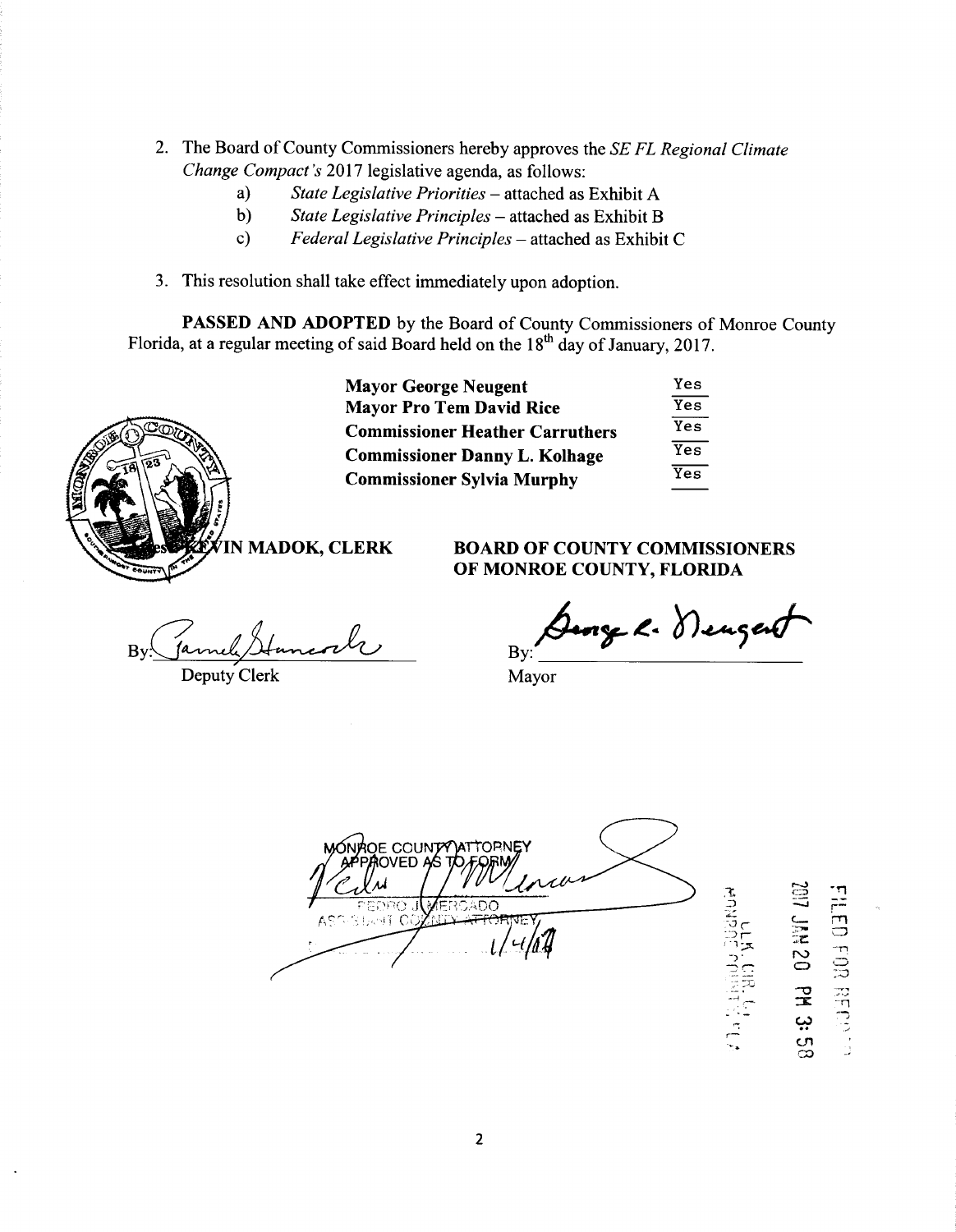





SOUTHEAST FLORIDA **REGIONAL** 

## CLIMATE CHANGE COMPACT COUNTIES

### APPROVED BY THE STAFF STEERING COMMITTEE - 9/1/2016

2017 STATE LEGISLATIVE PRIORITIES

#### Highest Priorities

OPPOSE any changes that would weaken existing net metering policies which allow customers to receive retail-rate credits for any excess energy produced by their on-site renewable energy devices and returned to the grid

SUPPORT legislation and funding for a matching fund program for local government flood risk reduction projects resulting from Adaptation Action Area designations or the risk reduction policies and actions included in the coastal elements of comprehensive plans pursuant to Chapter 201569 and legislation to add flood mitigation to the list of eligible uses of Florida Communities Trust funding

#### Additional 2017 Priorities

OPPOSE preemption of local environmental regulations, including those pertaining to extreme well stimulation techniques and oil/gas exploration and extraction.

SUPPORT legislation to implement Amendment 4, "Solar Devices or Renewable Energy Source Devices; Exemption from Certain Taxation and Assessment."

SUPPORT legislation to authorize third-party sales of electricity in Florida.

SUPPORT Land Acquisition Trust Fund funding for regional priorities including living shorelines, beaches, coastal and coral reef protection, preservation of native habitat areas, and maintenance of existing conservation lands

SUPPORT legislation altering the funding criteria for beach renourishment projects to include shoreline protection measures beyond placement of sand, including dune projects.

SUPPORT legislation requiring assessment and evaluation of state agency efforts to address sea level rise and other weather impacts

SUPPORT incentives for electric vehicle charging infrastructure and electric vehicle purchases by businesses and individuals

|          | <b>EXHIBIT</b> |
|----------|----------------|
| tabbles' |                |
|          |                |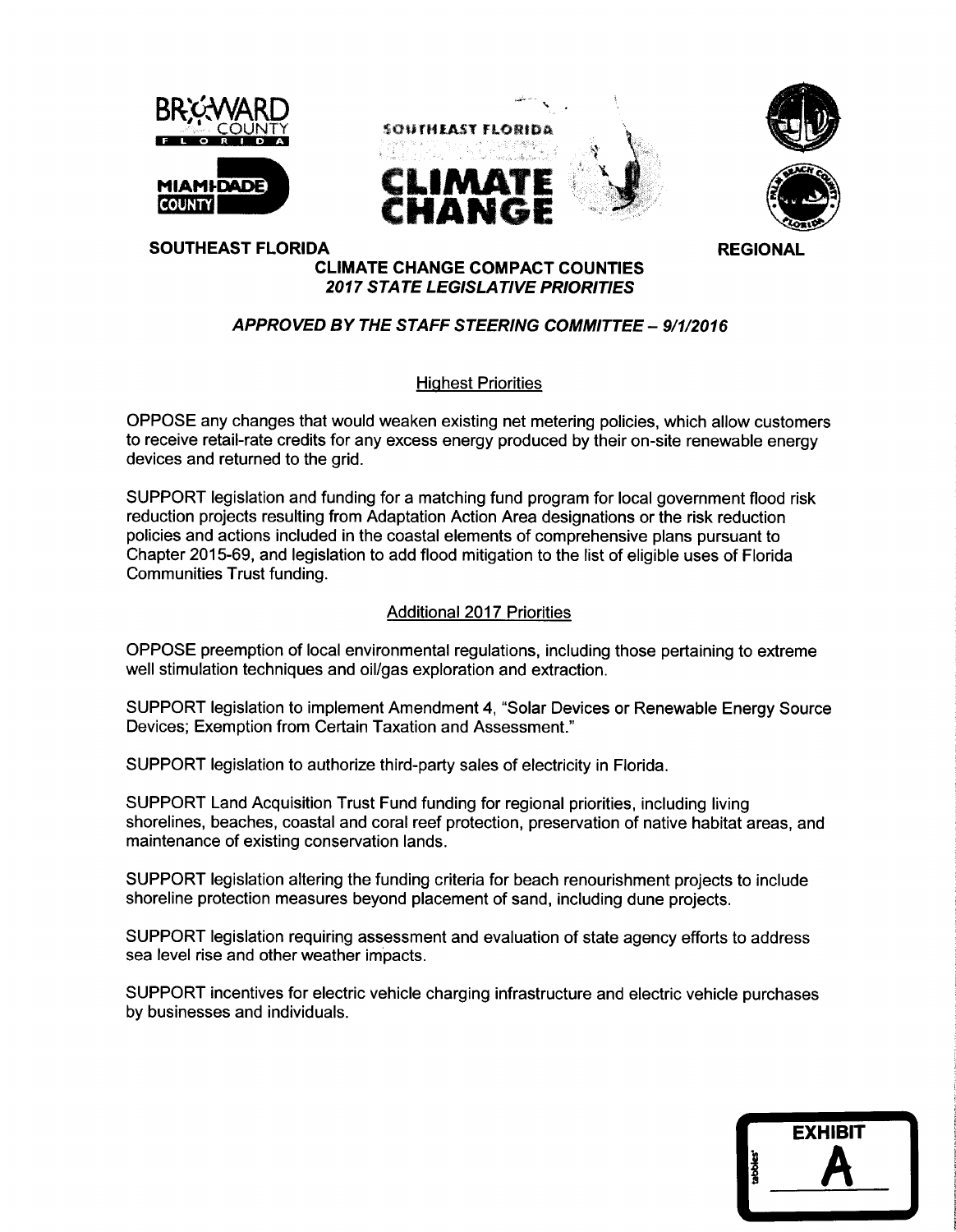

# SOUTHEAST FLORIDA REGIONAL CLIMATE CHANGE COMPACT COUNTIES 2017 STATE ENERGY AND CLIMATE LEGISLATIVE PRINCIPLES EAST FLORIDA REGIONAL CLIMATE CHANGE COMPACT COI<br>!017 STATE ENERGY AND CLIMATE LEGISLATIVE PRINCIPLE<br>APPROVED BY THE STAFF STEERING COMMITTEE – 9/1/2016

#### **Background**

Southeast Florida is one of the most vulnerable areas in the country to climate change and sea level rise. Recognizing their shared challenges, Palm Beach, Broward, Miami-Dade and Monroe counties ("Compact counties") adopted the Southeast Florida Regional Climate Change Compact ("Compact") in 2010 The Compact includes a commitment to develop and advocate for joint state and federal legislative policies Accordingly the Compact counties have adopted a State Energy and Climate Legislative Program each year since 2011

Beginning with the 2017 legislative session the Compact Counties have decided to issue their legislative program in two documents: State Energy and Climate Legislative Principles (this document) and State Energy and Climate Legislative Priorities (published separately).

#### **General**

OPPOSE preemption of local environmental regulations pertaining to energy, climate, or adaptation issues

#### Sea Level Rise and Adaptation

OPPOSE any infringement on local home rule authority to plan for and adapt to future climate conditions, including sea level rise, changing precipitation patterns, and more extreme temperatures.

SUPPORT greater incorporation of adaptation strategies in state climate/energy policies, legislation. and appropriations

SUPPORT legislation and policies requiring state agencies, water management districts, local governments, and industries regulated by the state (e.g. electric utilities) to consider projected sea-level rise, coastal flooding, and potential storm surge in all infrastructure and facility-siting decisions.

SUPPORT legislation, programs, and funding that support local governments' adaptation activities, including the establishment and use of Adaptation Action Areas.

SUPPORT legislation directing closer coordination among state agencies on climate and extreme weather preparedness, resilience, and adaptation issues.



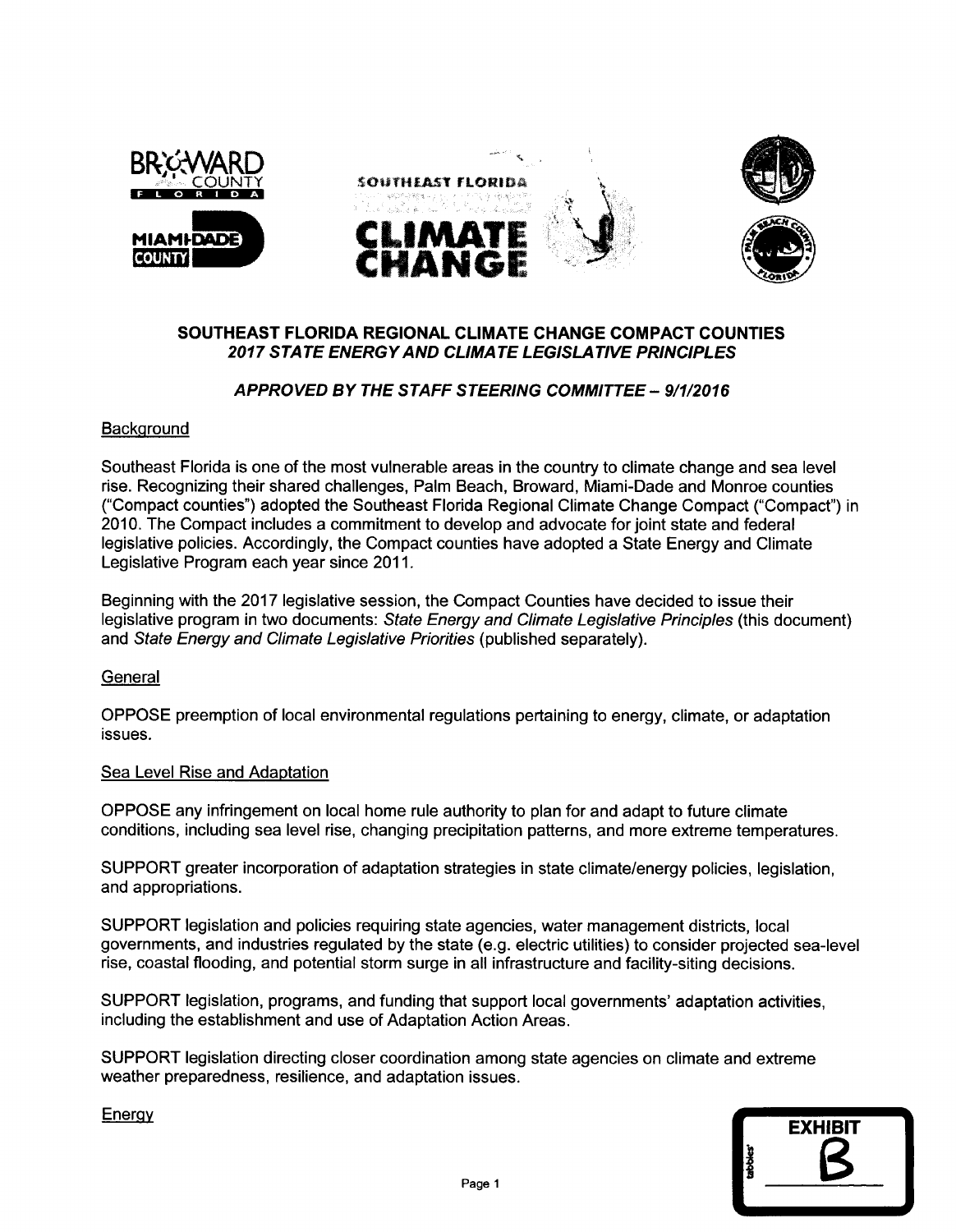OPPOSE legislation limiting the ability of the Florida Department of Environmental Protection to craft a OPPOSE legislation limiting the ability of the Florida Department of Environmental Protection to cra<br>State Implementation Plan in response to the US Environmental Protection Agency's Clean Power<br>Plan. Plan

SUPPORT integrated resource planning/least cost planning for electric utilities to ensure that energy efficiency and renewable energy sources are fully considered as strategies for meeting future needs

SUPPORT energy efficiency and renewable energy finance options including the retention and strengthening of Property Assessed Clean Energy (PACE) programs, to advance local economic development, alternative and renewable energy technologies, and pollution reduction goals.

SUPPORT legislation to establish renewable portfolio standards, stringent energy conservation targets, and meaningful renewable energy programs for electric utilities

SUPPORT rebate programs, tax credits, and other financial incentives that encourage property owners to invest in energy efficiency and renewable energy systems

SUPPORT legislation allowing local or regional amendments to the Florida Building Code pertaining to energy, water, and resilience, and to allow such amendments to carry over into the next edition of the Code, subject to the normal review and modification procedures outlined in the Code.

SUPPORT legislation creating a green bank or state investment fund to finance renewable energy and energy efficiency projects

SUPPORT legislation requiring investor-owned utilities to offer a competitively-priced official rate for energy-efficient street lighting (including, but not limited to, LED and induction lighting) to advance local governments' efforts to retrofit street lighting fixtures in order to reduce energy consumption and spending on electricity.

#### **Solar Energy**

OPPOSE any weakening of existing net metering policies

SUPPORT the expansion of existing net metering policies to allow for off-site or "virtual" net metering.

SUPPORT legislation to exempt renewable energy systems from commercial property assessments and the tangible personal property tax

SUPPORT legislation allowing Power Purchase Agreements

#### **Water**

OPPOSE legislation centralizing management of water resources at the state level at the expense of the regional Water Management Districts

SUPPORT legislation enhancing the authority and finances of the state's Water Management Districts, in recognition of their vital role in protecting water resources

#### Oil and Gas Drilling

OPPOSE legislation authorizing any form of extreme well stimulation for the purpose of oil and gas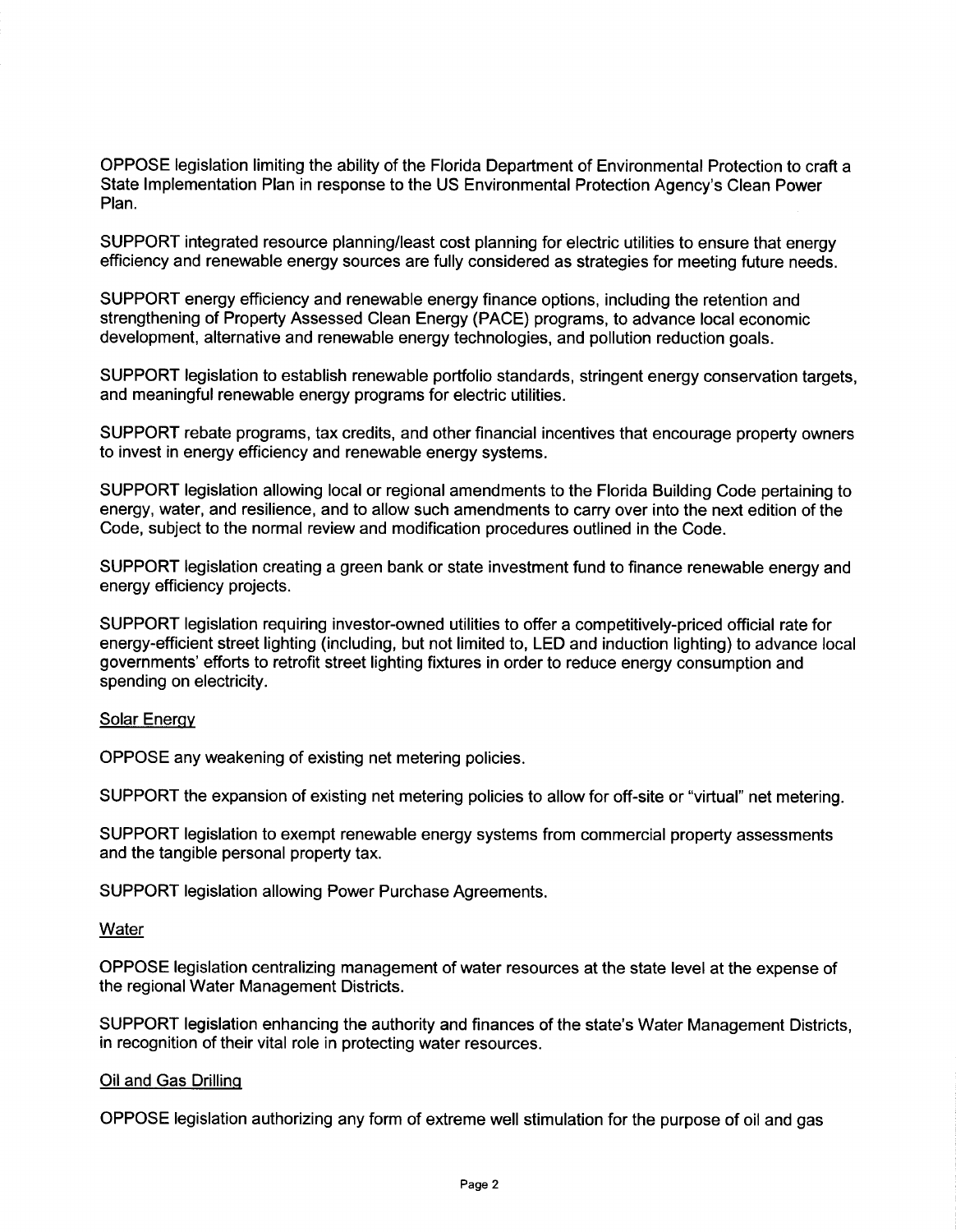resource extraction, including hydraulic and acid fracturing, near conservation land or drinking water aquifers and OPPOSE legislation preempting local regulation of extreme well stimulation and oil and gas exploration and extraction resource extraction, including hydraulic and acid fracturing, near conservation land or drinking wate<br>aquifers, and OPPOSE legislation preempting local regulation of extreme well stimulation and oil an<br>gas exploration and

OPPOSE legislation limiting the Florida Department of Environmental Protection's authority to block<br>requests for offshore drilling in federal waters off Florida's coast.<br>SUPPORT continuation of prohibitions against leases

territorial seas and the Everglades, given the risks posed by exploration and drilling activities to the health and resilience of inland and coastal ecosystems and economies and the guarantee of additional harmful greenhouse gas emissions from continued dependence on fossil fuels

### Everglades Restoration and Conservation of Natural Resources

SUPPORT legislation and funding supporting complete implementation of the Comprehensive Everglades Restoration Plan, advancement of the Central Everglades Planning Project, and storage and treatment in the Northern Everglades, recognizing that a restored Everglades ecosystem will make the region more resilient to sea level rise and extreme weather events and protect potable water supplies

SUPPORT legislation amending the Florida Communities Trust program to provide authority and funding for local governments to acquire land that mitigates the effects of sea-level rise, reduces flood risk, and protects potable water supplies.

SUPPORT Land Acquisition Trust Fund appropriations under the terms of the Water and Land Conservation Amendment for regional and local priorities, including extreme-weather and climate resilience, shoreline protection and restoration, Everglades restoration, and water resource protection.

SUPPORT Land Acquisition Trust Fund appropriations for the Florida Forever land acquisition program, the Florida Communities Trust program, and management of public conservation lands.

#### Investment Priorities

SUPPORT funding for alternative water supply development through the Water Protection and Sustainability Program

SUPPORT funding for adaptation planning and no-regrets investments in water management, water supply, conservation land acquisition, transportation, and other infrastructure that provide hazard mitigation and improve immediate and long-term resilience.

SUPPORT legislation prioritizing non-structural, nature-based investments in coastal protection and flood control, including dunes, wetlands, marshes, reefs, mangroves, and other natural features, alone and in combination with built infrastructure

SUPPORT prioritized funding for infrastructure investments in Adaptation Action Areas or other areas subject to the impacts of sea level rise

SUPPORT increase in state funding for transit by raising the percentage of transportation trust funding for transit from 15 to 20 percent or by other methods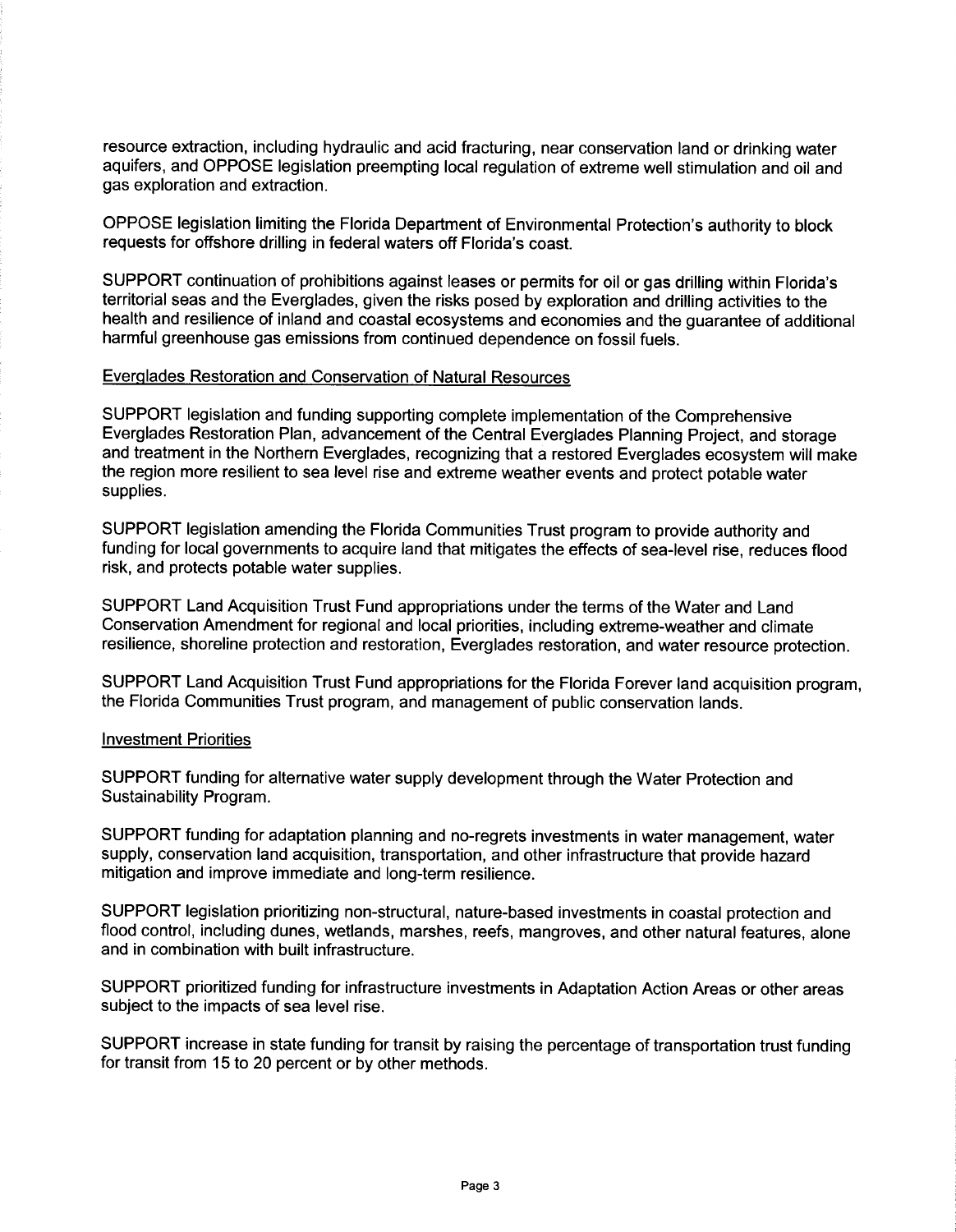#### **Transportation**

SUPPORT the deployment of electric vehicles in Florida, including statewide policies to streamline siting and permitting of electrical vehicle charging stations, the inclusion of electric vehicle models and specifications in the state contract system, and incentives and rebates for individuals and businesses.

SUPPORT funding for the siting and installation of electric vehicle infrastructure on public and private property and along the strategic intermodal state highway system and local roads

SUPPORT legislation and funding supporting the expansion of alternative fuels for transportation in Florida, especially renewably-produced fuels such as biogas.

SUPPORT legislation that encourages the adoption of Complete Streets policies by the Florida Department of Transportation and local transportation agencies and the establishment of integrated local and regional networks of non-motorized transportation corridors (such as bike lanes). SUPPORT legislation that encourages the adoption of Co<br>Department of Transportation and local transportation age<br>local and regional networks of non-motorized transportation<br>SUPPORT legislation that would provide additional

SUPPORT legislation that would provide additional local transit connectivity to existing and proposed

SUPPORT legislation that supports planning and construction of transit-oriented developments (TODs).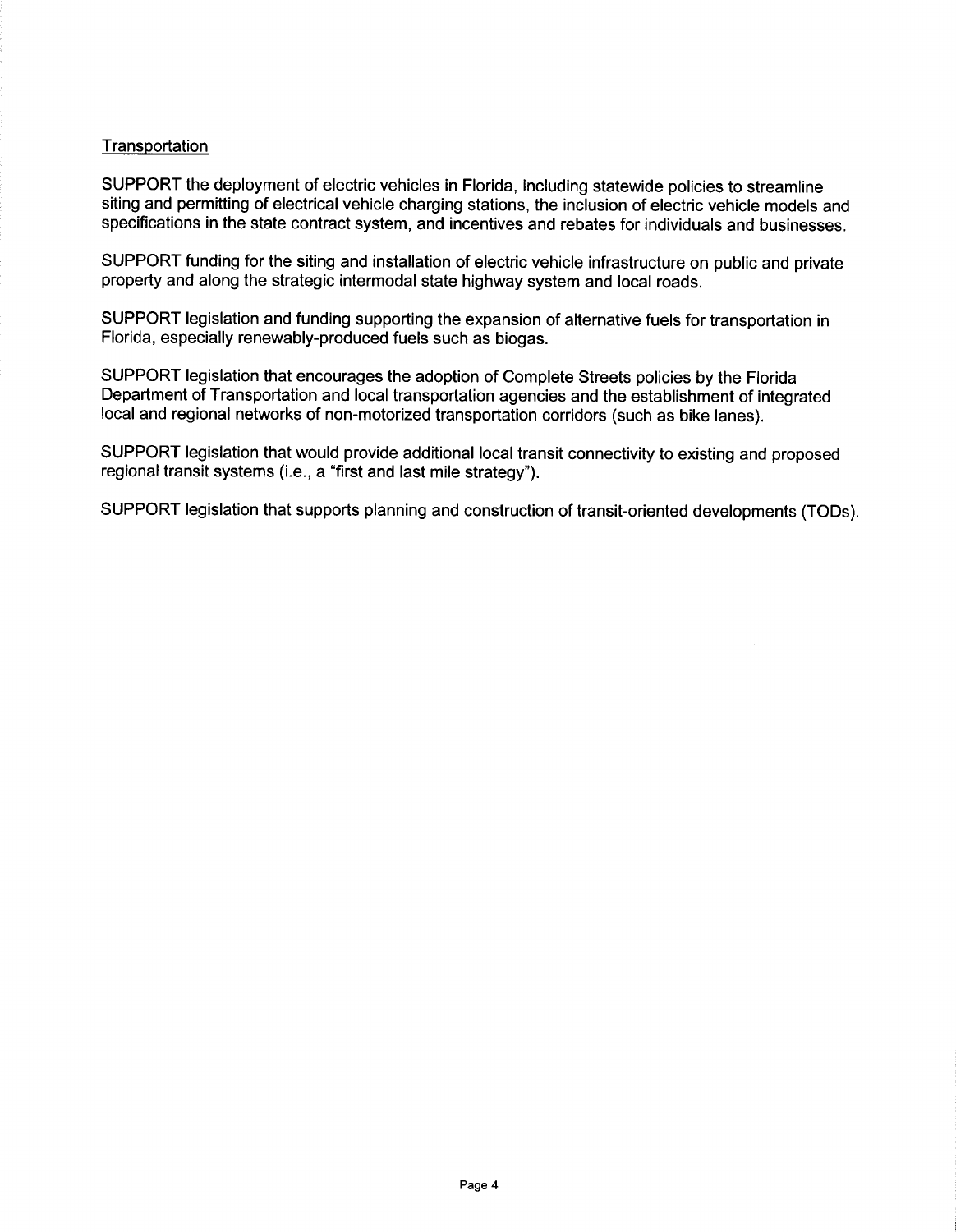

# SOUTHEAST FLORIDA REGIONAL CLIMATE CHANGE COMPACT COUNTIES 2017 FEDERAL ENERGYAND CLIMATE LEGISLATIVE PRINCIPLES EAST FLORIDA REGIONAL CLIMATE CHANGE COMPACT CO<br>17 FEDERAL ENERGY AND CLIMATE LEGISLATIVE PRINCIPL<br>APPROVED BY THE STAFF STEERING COMMITTEE – 9/1/2016

#### **Background**

Southeast Florida is one of the most vulnerable areas in the country to climate change and sea level rise. Recognizing their shared challenges, Palm Beach, Broward, Miami-Dade and Monroe counties ("Compact counties") adopted the Southeast Florida Regional Climate Change Compact ("Compact") in 2010 The Compact includes a commitment to develop and advocate for joint state and federal legislative policies. Accordingly, the Compact counties have adopted a Federal Energy and Climate Legislative Program each year since 2011

Beginning with the 2017 program, the Compact Counties have decided to separate the program into two documents: the more general Federal Energy and Climate Legislative Principles (this document) and Federal Energy and Climate Legislative Priorities (published separately).

#### Infrastructure Investments

SUPPORT language in federal infrastructure bills that defines "resilience" and "vulnerability" to extreme weather events in the context of planning, design, and investment.

SUPPORT federal legislation to create and fund a national infrastructure bank or other new infrastructure funding source to finance projects needed by state and local governments to adapt to climate impacts and address aging infrastructure Emphasis should be placed on investments in water management, water supply, transportation, and other projects that make urban infrastructure more resilient to extreme weather events and rising sea levels

SUPPORT legislation prioritizing non-structural, nature-based investments in coastal protection and flood control, including dunes, wetlands, marshes, reefs, mangroves, and other natural features, alone and in combination with built infrastructure

SUPPORT legislation that creates incentives for the consideration of climate impacts, including sea level rise, in federal aid for transportation, water, and other infrastructure projects.

SUPPORT the use of emissions reduction and climate adaptation performance measures and standards to evaluate infrastructure investments, including transportation and water projects.

SUPPORT federal programs that shift priorities toward public transit and non-motorized travel, including reinvestment in existing infrastructure and communities, support for public transportation and transitoriented development, and congestion management strategies other than new road building.

#### Adaptation and Resilience

SUPPORT coordinated implementation of the Federal Flood Risk Management Standard by federal agencies and specific guidance and flexibility for local communities affected by the federal rules.

W

lQ4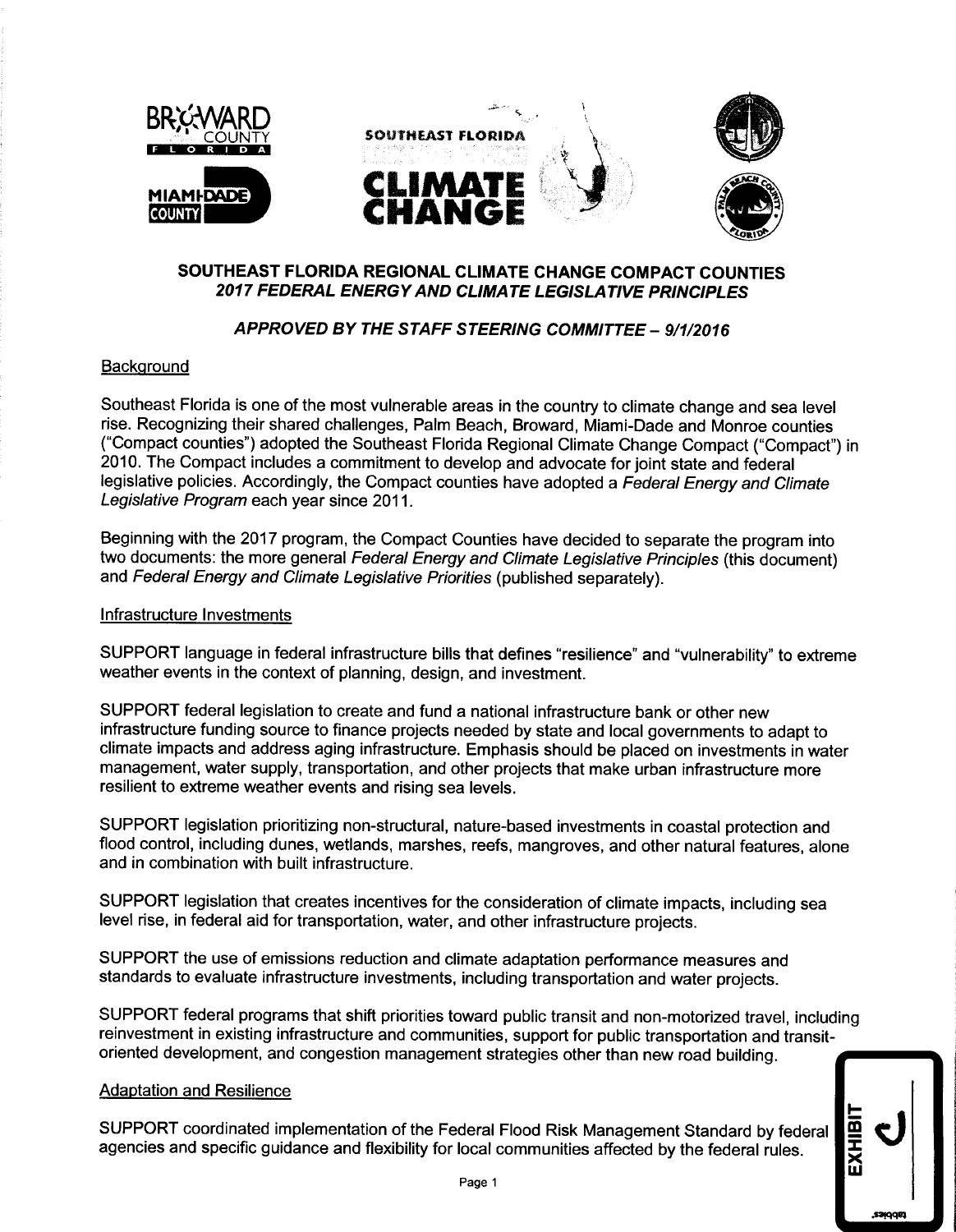SUPPORT legislation establishing government-wide goals and priorities for extreme weather resilience, preparedness, and risk management and ensuring that consideration of extreme weather events is incorporated into agencies' everyday activities.

SUPPORT specific recognition in federal legislation of land use designations made by local governments for the purposes of building community resilience, such as the Adaptation Action Areas (AAAs) defined in Chapter 163, Florida Statutes, and the development of regulations that give priority consideration to local land use designations for climate resilient investments

SUPPORT multiagency initiatives like the Partnership for Sustainable Communities that provide federal grants, technical support, and other services to aid community planning for sustainability and climate adaptation

SUPPORT reform of the Stafford Act to allow greater flexibility in disaster reconstruction efforts to ensure that properties and infrastructure are not merely rebuilt to their previous condition, but to higher, more resilient standards (where appropriate). grants, technical support, and other services to aid community planning for sustainability and climate<br>adaptation.<br>SUPPORT reform of the Stafford Act to allow greater flexibility in disaster reconstruction efforts to<br>ensur

SUPPORT funding for weatherization programs to harden buildings against flooding and wind impacts

hazard mitigation programs to include mitigation for hazards associated with climate change impacts

SUPPORT the explicit inclusion of resilience funding in the FEMA budget

SUPPORT the continued eligibility of funding for activities to adapt to climate change and extreme weather events under the Federal-Aid and Federal Lands Highway programs, including vulnerability/risk assessments, highway project development, environmental review and design. construction of projects or features to protect existing assets, and evaluation of life cycle costs.

#### Climate and Energy Research

SUPPORT continued funding for the US Global Climate Change Research Program and the ongoing National Climate Assessments created by the US Global Change Research Act of 1990

SUPPORT sufficient funding for the National Weather Service, National Hurricane Center, and other atmospheric and ocean research programs, including weather- and climate-monitoring satellites.

SUPPORT additional federal research on physical and dynamic meteorology to better understand how climate change will impact precipitation patterns

SUPPORT funding to downscale global and national climate models to regional and local levels and to develop reliable future climate and sea level rise scenarios for regional and local use

SUPPORT funding for advanced energy research programs

#### Energy and Emissions

SUPPORT federal legislation or administrative action that removes federal restrictions on Property Assessed Clean Energy programs and expands the list of eligible improvements to include weatherization measures

SUPPORT reauthorization of and renewed funding for the Department of Energy's Energy Efficiency and Conservation Block Grant (EECBG) Program.